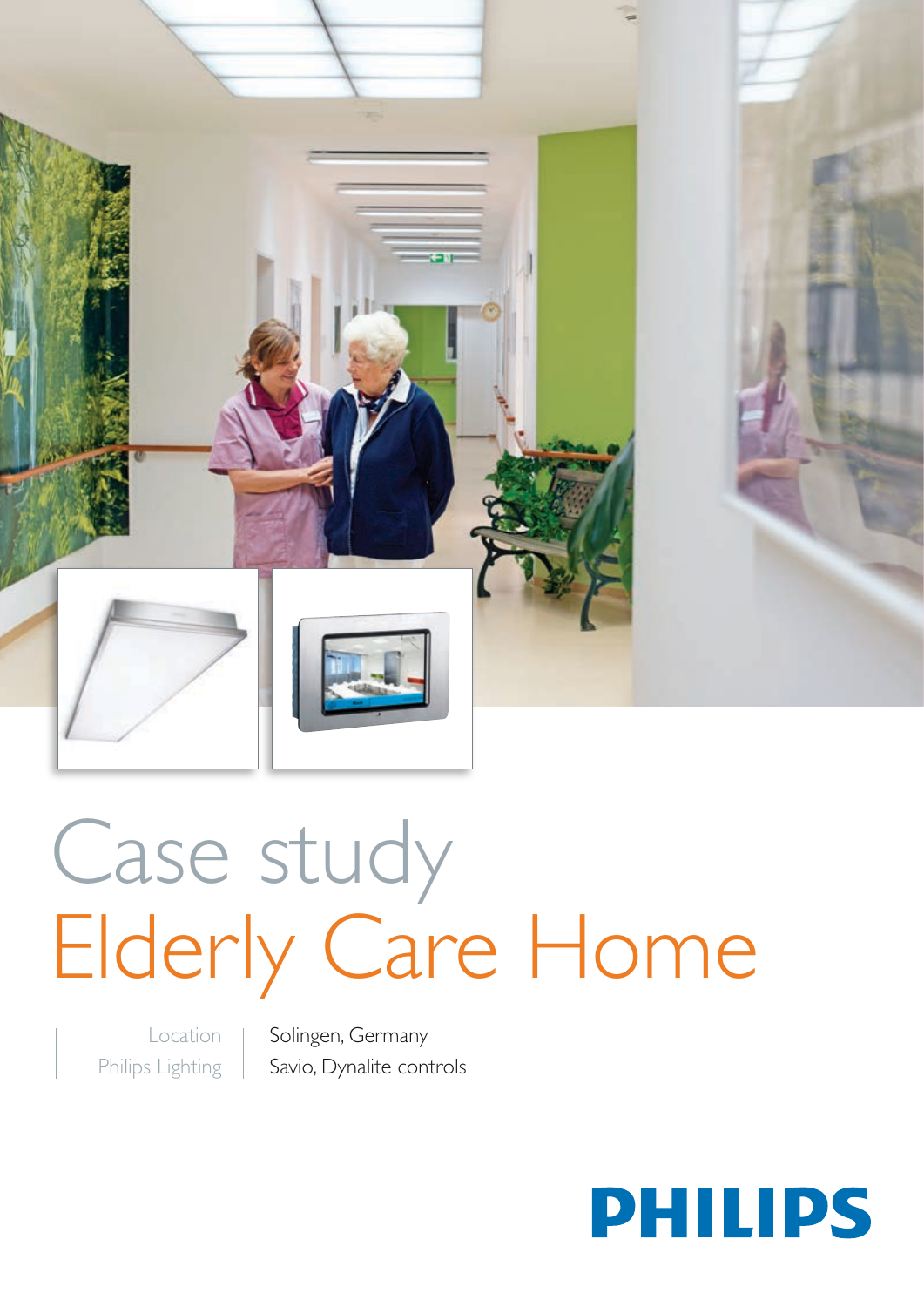

"A lot has changed in the care industry as a result of modern technology. A positive example is the dynamic lighting system provided by Philips. It helps our residents – particularly those suffering from dementia – to go about their dailyroutines.

Ralf Paschold, Care Home Manager, SV Group

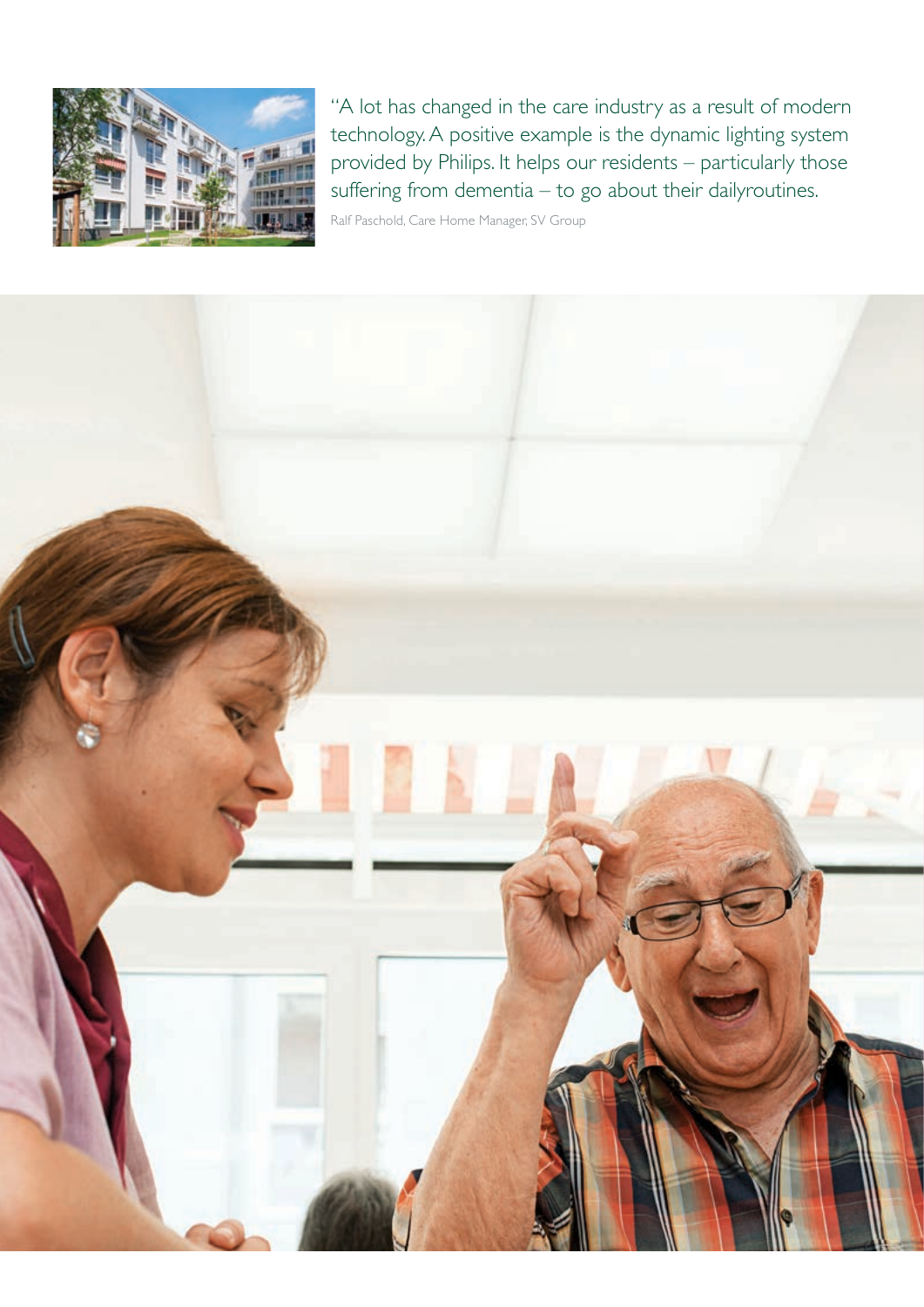# A holistic lighting concept that really makes a difference



# Project info:

#### Customer

"AM Kirschbaumer Hof" Residential and Care Home Location

Solingen, Germany

#### Lighting solutions

Dynalite, Savio, Rotaris, LuxSpace, LuxSpace Accent Result

- Modern lighting concept simulating the natural progression of daylight
- Pleasant atmosphere for residents and staff
- Positive biological effect

# **Background**

The "Am Kirschbaumer Hof" care home lies in the centre of the city of Solingen. It prides itself on caring for its residents with a human touch and fostering individual personalities. The modern building consists of two wings - 35 sheltered flats and apartments, an 81 bed residential care centre with cafeteria, reception and common rooms.

## The challenge

The positive effect of light on mood, behaviour and the sleep-wake rhythm has been established by numerous studies. The aim was to reproduce the familiar rhythm of day and night - which frequently becomes confused by people suffering from dementia – through the new lighting. In addition to this, a calm ambience was needed to provide a sense of well-being and safety among residents and staff. For efficiency, the entire process - planning, implementation and commissioning - needed to be provided by one supplier.

# The solution

The residential and care centre in Solingen opted for dynamic light in all of its care-related areas; the first care complex in Germany to do so. The choice of this innovative, modern lighting represented a cornerstone of the care concept during the planning of the new residential care centre, which opened in April 2013. Philips was assigned the entire task and delivered a turnkey solution.

The core elements of the Dynamic lighting system are the Dynalite controls system teamed with Savio luminaires. These enable a natural daylight pattern to be produced through changes in the lighting strength (brightness) and adjustable colour temperatures from a warm white to a bluer 'daylight' white. This was installed across three floors - in patient rooms, corridors and general areas. Particular attention was given to corridors in the dementia section. Here, in accordance with scientific recommendations for dementia, Savio luminaires were installed in groups of four and programmed to deliver significantly higher levels of light; to support the body's circadian rhythm (body clock).

### Benefits

The use of Dynamic lighting is an excellent basis for improving the quality of life of the residents. It produces a pleasant atmosphere, which helps people feel good and promotes social participation. The high lighting level provides the residents with better visibility, and gives more freedom of movement and security. To this end, the light has a stimulating effect. It supports the sleep-wake rhythm.

Care home manager Ralf Paschold is full of enthusiasm: "It is a great gift to be able to make a perceptible improvement to the well-being of our residents through light. Moreover, the simulated daylight pattern also has a positive impact on our staff."